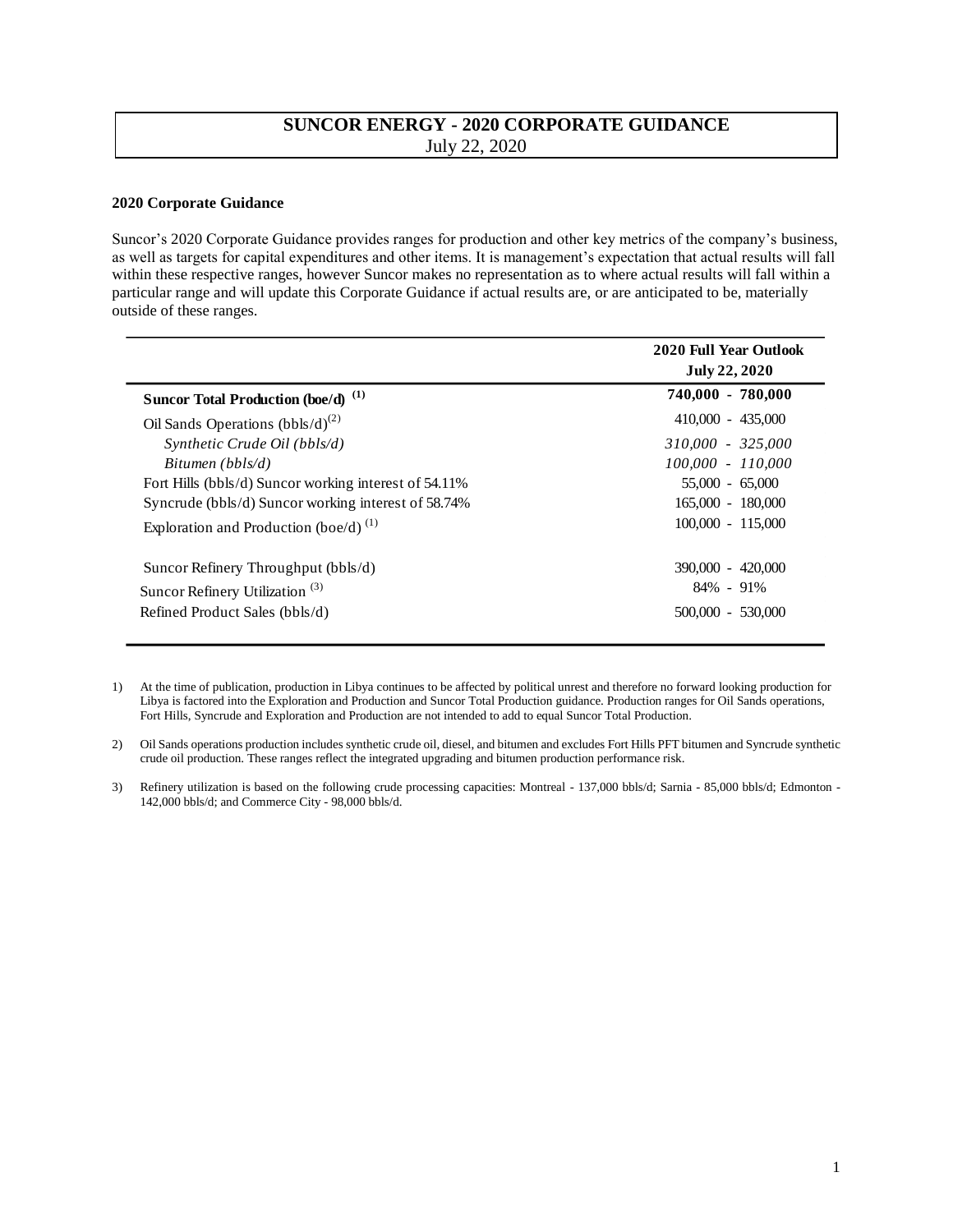## **Capital Expenditures (4)**

(C\$ millions)

|                           | <b>2020 Full Year Outlook</b><br><b>July 22, 2020</b> | % Economic<br>Investment $(5)$ |
|---------------------------|-------------------------------------------------------|--------------------------------|
| <b>Upstream Oil Sands</b> | $2,500 - 2,650$                                       | 25%                            |
| Upstream E&P              | $550 - 650$                                           | 95%                            |
| <b>Total Upstream</b>     | $3,050 - 3,300$                                       | 40%                            |
| Downstream                | $450 - 550$                                           | 20%                            |
| Corporate                 | $100 - 150$                                           | 80%                            |
| <b>Total</b>              | $3,600 - 4,000$                                       | 40%                            |
|                           |                                                       |                                |

|                                                           | 2020 Full Year Outlook |  |
|-----------------------------------------------------------|------------------------|--|
|                                                           | <b>July 22, 2020</b>   |  |
| <b>Other Information</b>                                  |                        |  |
| Oil Sands Operations Cash Operating Costs (\$/bbl) (6)(9) | $$24.00 - $26.50$      |  |
| Fort Hills Cash Operating Costs (\$/bbl) (7)(9)           | $$34.00$ - \$37.00     |  |
| Syncrude Cash Operating Costs (\$/bbl) (8)(9)             | $$35.00 - $38.00$      |  |
| Current Income Taxes (C\$ millions)                       | $(\$800) - (\$500)$    |  |
| Canadian Tax Rate (effective)                             | 25% - 26%              |  |
| US Tax Rate (effective)                                   | 22\% - 23\%            |  |
| UK Tax Rate (effective)                                   | $37\% - 42\%$          |  |
| Average Corporate Interest Rate                           | $5\% - 6\%$            |  |
| Oil Sands Operations Crown Royalties <sup>(10)</sup>      | 1% - 3%                |  |
| Fort Hills Crown Royalties <sup>(10)</sup>                | $1\% - 3\%$            |  |
| Syncrude Crown Royalties <sup>(10)</sup>                  | $1\% - 3\%$            |  |
| East Coast Canada Royalties <sup>(10)</sup>               | $8\% - 12\%$           |  |
| <b>Business Environment</b>                               |                        |  |
| Oil Prices - Brent, Sullom Voe (\$US/bbl)                 | \$42.00                |  |
| WTI, Cushing (\$US/bbl)                                   | \$39.00                |  |
| WCS, Hardisty (\$US/bbl)                                  | \$25.00                |  |
| Refining Margin - NY Harbor 2-1-1 crack (\$US/bbl)        | \$12.00                |  |
| Natural Gas Price - AECO - C Spot (\$CAD/GJ)              | \$2.00                 |  |
| Exchange Rate (CADUSD)                                    | \$0.74                 |  |

4) Capital expenditures exclude capitalized interest of approximately \$120 million.

5) Balance of capital expenditures represents Asset Sustainment and Maintenance capital expenditures. For definitions of Economic Investment and Asset Sustainment and Maintenance capital expenditures, see the Capital Investment Update section of Suncor's Management's Discussion and Analysis dated July 22, 2020 (the "MD&A").

6) Oil Sands operations cash operating costs per barrel are based on the following assumptions: production volumes, sales mix, and average natural gas prices as described in the tables above.

7) Fort Hills cash operating costs per barrel are based on the following assumptions: production volumes and average natural gas prices as described in the tables above.

8) Syncrude cash operating costs per barrel are based on the following assumptions: production volumes, sales mix, and average natural gas prices as described in the tables above.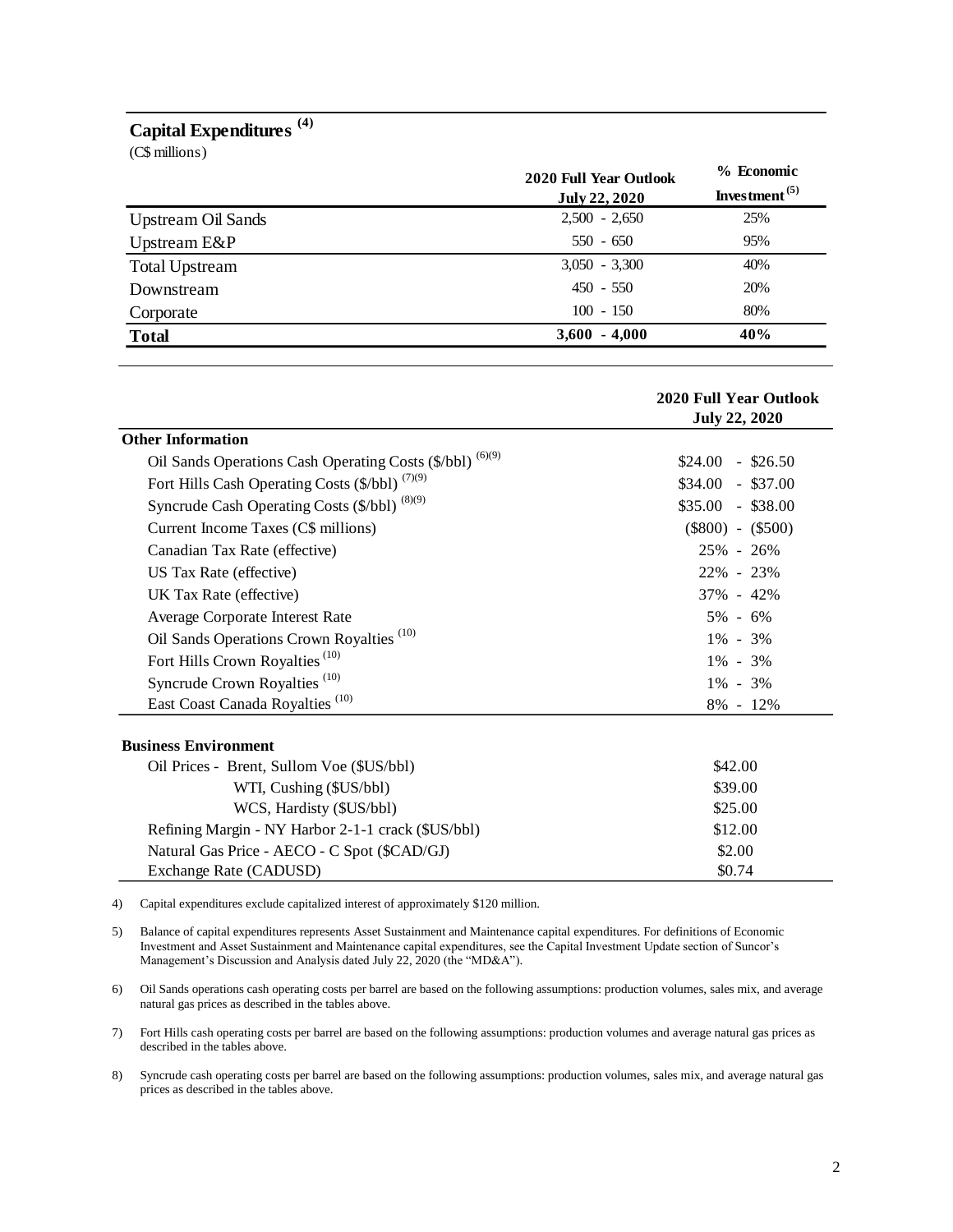9) Oil Sands operations cash operating costs, Fort Hills cash operating costs and Syncrude cash operating costs are non-GAAP financial measures. Non-GAAP financial measures are not prescribed by GAAP and therefore do not have any standardized meaning. Users are cautioned that these measures may not be fully comparable to one another or to similar information calculated by other entities due to differing operations. For more information, see the Cash Operating Costs and Non-GAAP Financial Measures Advisory sections of the MD&A. Both sections are incorporated by reference herein.

--------------------------------------------------------------------------------------------------------------------------------

10) Reflected as a percentage of gross revenue.

Suncor's 2020 Full Year Outlook is comprised of forward-looking statements and information (collectively, "forwardlooking statements"). All forward-looking statements for the 2020 fiscal year are based on Suncor's current expectations, estimates, projections and assumptions that were made by the company in light of its experience and its perception of historical trends including expectations and assumptions concerning: the accuracy of reserves estimates; the current and potential adverse impacts of the COVID-19 pandemic, including the status of the pandemic and future waves and any associated policies around current business restrictions, shelter-in-place orders or gatherings of individuals; commodity prices and interest and foreign exchange rates; the performance of assets and equipment; capital efficiencies and cost-savings; applicable laws and government policies; future production rates; the sufficiency of budgeted capital expenditures in carrying out planned activities; the availability and cost of labour, services and infrastructure; the satisfaction by third parties of their obligations to Suncor; the development and execution of projects; and the receipt, in a timely manner, of regulatory and third-party approvals. Forward-looking statements are not guarantees of future performance and involve a number of risks and uncertainties, some that are similar to other oil and gas companies and some that are unique to our company. Suncor's actual results may differ materially from those expressed or implied by our forward-looking statements and you are cautioned not to place undue reliance on them.

Assumptions for the Oil Sands operations, Syncrude and Fort Hills 2020 production outlook include those relating to reliability and operational efficiency initiatives that the company expects will minimize unplanned maintenance in 2020. Assumptions for the Exploration and Production 2020 production outlook include those relating to reservoir performance, drilling results and facility reliability. Factors that could potentially impact Suncor's 2020 corporate guidance include, but are not limited to:

- Bitumen supply. Bitumen supply may be dependent on unplanned maintenance of mine equipment and extraction plants, bitumen ore grade quality, tailings storage and in situ reservoir performance.
- Third-party infrastructure. Production estimates could be negatively impacted by issues with third-party infrastructure, including pipeline or power disruptions, that may result in the apportionment of capacity, pipeline or third-party facility shutdowns, which would affect the company's ability to produce or market its crude oil.
- Performance of recently commissioned facilities or well pads. Production rates while new equipment is being brought into service are difficult to predict and can be impacted by unplanned maintenance.
- Unplanned maintenance. Production estimates could be negatively impacted if unplanned work is required at any of our mining, extraction, upgrading, in situ processing, refining, natural gas processing, pipeline, or offshore assets.
- Planned maintenance events. Production estimates, including production mix, could be negatively impacted if planned maintenance events are affected by unexpected events or are not executed effectively. The successful execution of maintenance and start-up of operations for offshore assets, in particular, may be impacted by harsh weather conditions, particularly in the winter season.
- Commodity prices. Declines in commodity prices may alter our production outlook and/or reduce our capital expenditure plans.
- Foreign operations. Suncor's foreign operations and related assets are subject to a number of political, economic and socio-economic risks.
- Government Action. This guidance reflects the production curtailments imposed by the Government of Alberta. Further action by the Government of Alberta regarding production curtailment may impact Suncor's Corporate Guidance and such impact may be material.
- COVID-19 Pandemic: This guidance is subject to a number of external factors beyond our control that could significantly influence this outlook, including the status of the COVID-19 pandemic and future waves, and any associated policies around current business restrictions, shelter-in-place orders, or gatherings of individuals. As a result of the volatile business environment and the uncertain pace of an economic recovery it is challenging to